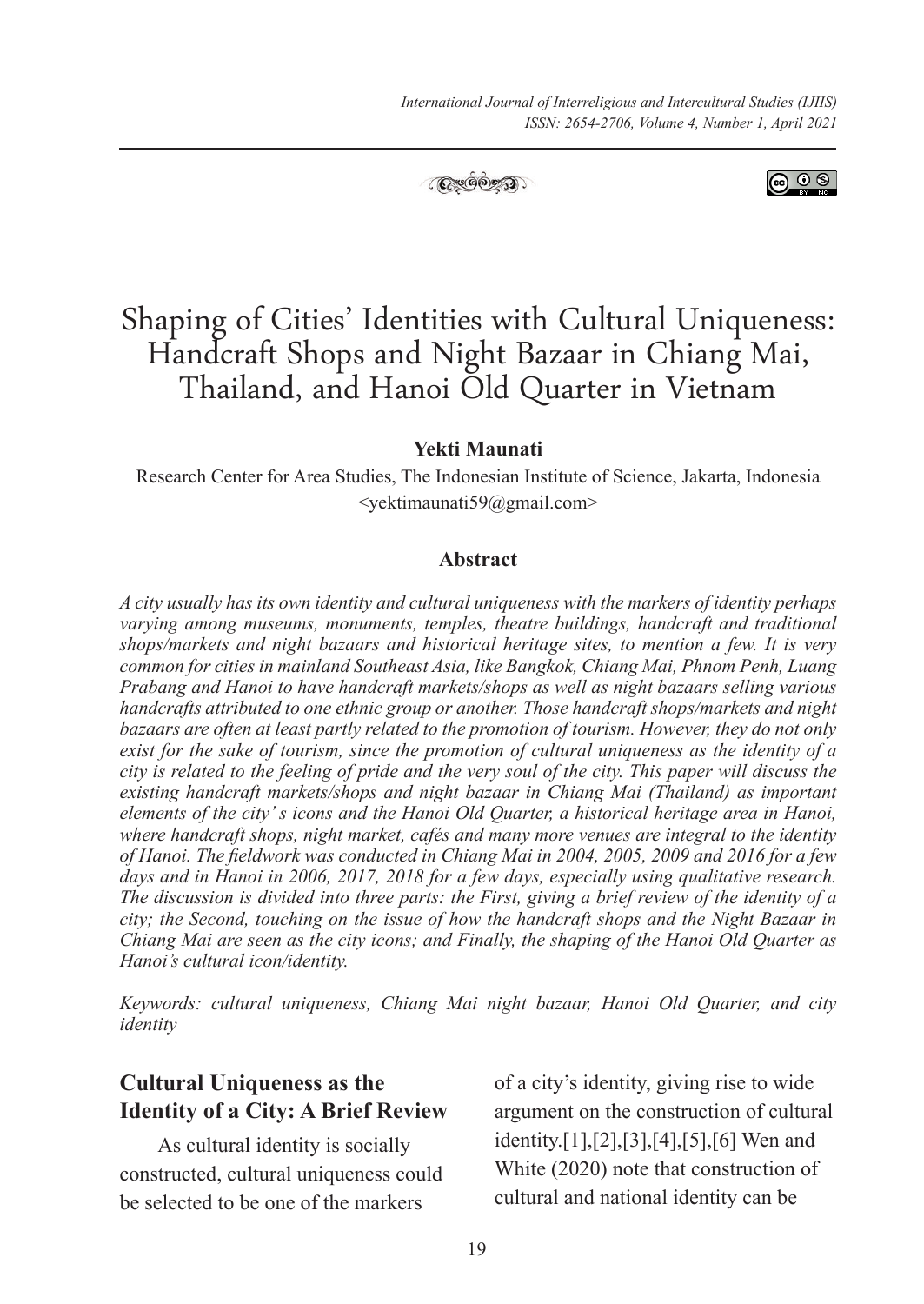seen from the landscape. In relation to the construction of identity, this is often linked to particular processes and different historical experiences. In the case of a city, it has also its own cultural uniqueness that can become a marker of the identity of that city. Cultural uniqueness can originate from different elements, ranging through physical, natural, historical, as well as material cultures. The Opera House, for instance, is often associated with Sydney. The Blue Mosque, Hagia Sophia and Grand Bazaar, are icons of Istanbul. The Eifel Tower is the icon of Paris, while Singapore has been linked with the Merlion. Of course, those mentioned above have not been the only icons of such cities where there are often many other cultural icons as well. Neverthless, each city has constructed and particularly promoted one as its own icon or identity.

In the process of the contruction of a city identity, the city may have a different priority in selecting the element of identity. Indeed, the creation of markers of identity can also vary from one city to another. The dynamic of the selection of a marker of identity can also happen for particular reasons, including promoting a certain cultural uniqueness, adjusting with the recent context and situation and lauding a particular historical aspect.

Donboli, *et.al.*, note that the identity of Iranian cities constitutes many elements, where artefacts came to be the first priority, followed by natural and human aspects.[7] Based on study in three Iranian cities, Isfahan, Yazd and Shiraz, they attempt to understand the important role in the identity of Iranian cities, deciding:

Urban identity in most of eastern countries consists of a series of cultural events in different periods with the aim of preserving the past. [7]

Donboli, *et.al.* further say 'In all historical stages, each social identity, created in a city has many reflected physical identities of that city'. They believe that urban identity is a kind of representative reality deriving from the past to the present that constructs the city. Further noting:

Urban identity is defined with the natural and artificial elements and socio-cultural characteristics of a city and the environment.[7]

Similarly, construction of city identity has taken place in Indonesia with there also being the idea to represent uniqueness of culture by using certain material culture to create its cultural uniqueness. Each city has attempted to create its own uniqueness as its identity. For the purpose of tourism, for example, in Indonesian cities, especially the capitals of provinces, have created their own cultural uniqueness by using certain cultural icons in certain architecture. In relation to the above issue, Kipp, for intance, pinpoints:

Indonesia's policies on culture and ethnicity must be seen in terms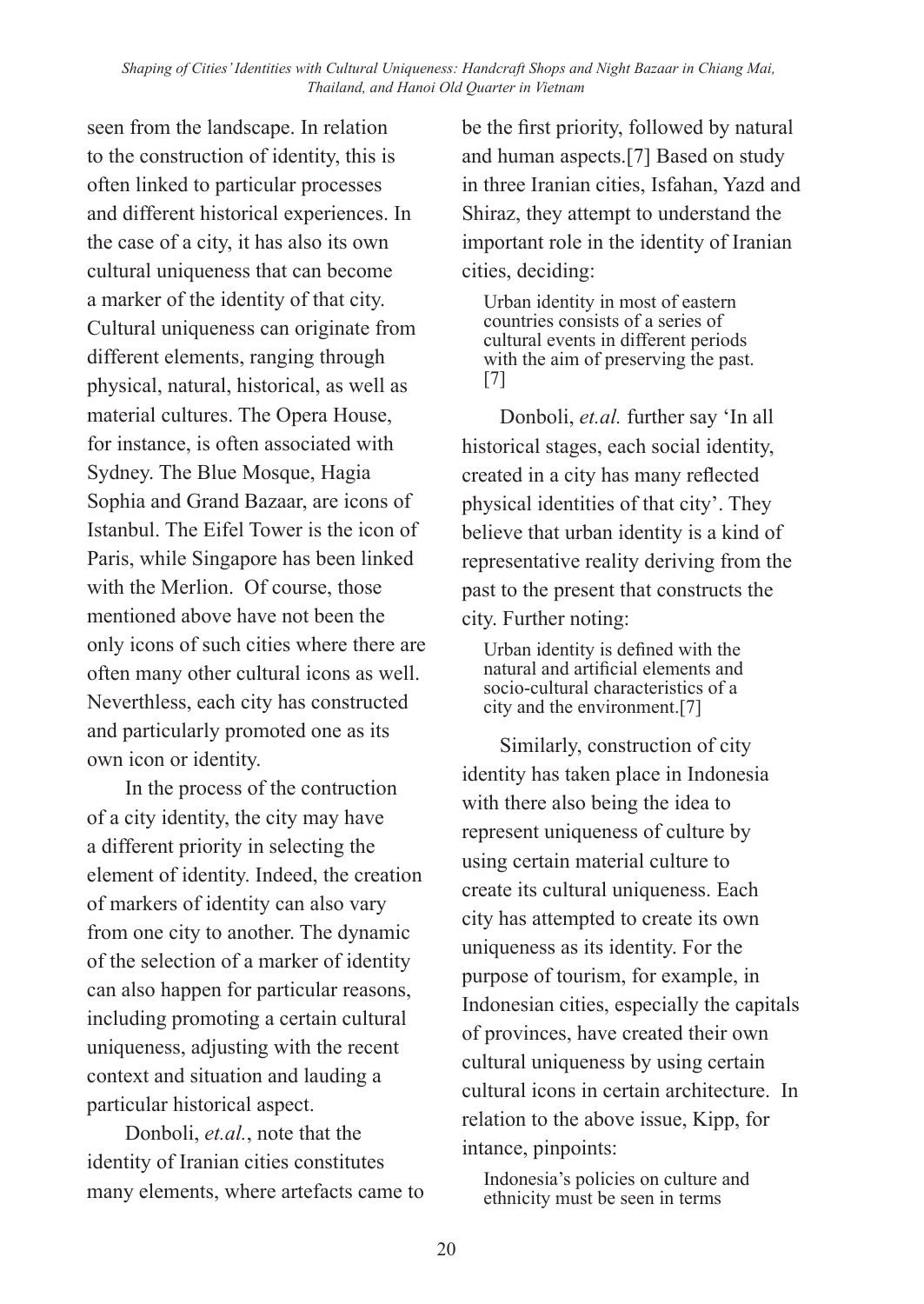of these contradictory demands to minimize the destabilizing potential of ethnicity, and also to use traditional cultures for economic and integrative ends.[8]

Further arguing that the policy of the New Order Government was to create 'a single cultural type for each province'.[8] In line with this policy, we can observe many cities in Indonesia that have constructed their identities. In West Sumatra, the city of Bukittinggi, for intance, has become known for its *Jam Gadang* (big watch), while Bandung has *Gedung Sate* (*sate*  building) with a historical narrative. Of course, both *Jam Gadang* and *Gedung Sate* are not the only markers of identities of Bukittinggi and Bandung since there are many other elements to represent the icons of those two cities. Additionally, Bukittinggi has been well-known for its traditional market of popular embroidery materials.

In East Kalimantan, Dayak material culture is used to represent East Kalimantan even though the Dayak are a minority of the population.[9] In Samarinda, the capital city of East Kalimantan, for example, there are many buildings with Dayak material culture representations.[10] Indeed the cultural elements to represent some cities in Indonesia have been promoted, not only for the sake of tourist attraction but also to show the uniqueness of its cultural heritages. In fact the selection of such cultural elements can be subject to change for many reasons, including

adjustment to new demands as well as government policy.

Cultural uniqueness is most important for elements of city identity. According to Wojnarowska (2011) the formation of the city identity in Eastern Germany was made by conducting a restoration of historical buildings especially those that had been destroyed.[11] Apart from showing a city's identity, this process also created projects for the development of the city. Indeed, the historical aspect is a very important element in the process of the construction of city identity.

Kahn (1997) sums up that the renovation of streets as heritage in Georgetown is to create an image of Malaysian modernity. The city renovation is not only to show the city identity, but could be more than that for Malaysia. Furthermore Kahn (1997) gives an example of the development of a particular street in Georgetown, which has less to do with the tourism industry or the encounter between the West and the East, and more with economic, political and cultural developments in Malaysia. In this case, the state government's efforts to conserve important heritage sites is directly linked to the government's intention to show the international community that Malaysia is a developed and attractive country.[12]

The construction of a city identity can relate with a number of different reasons and could utilise numerous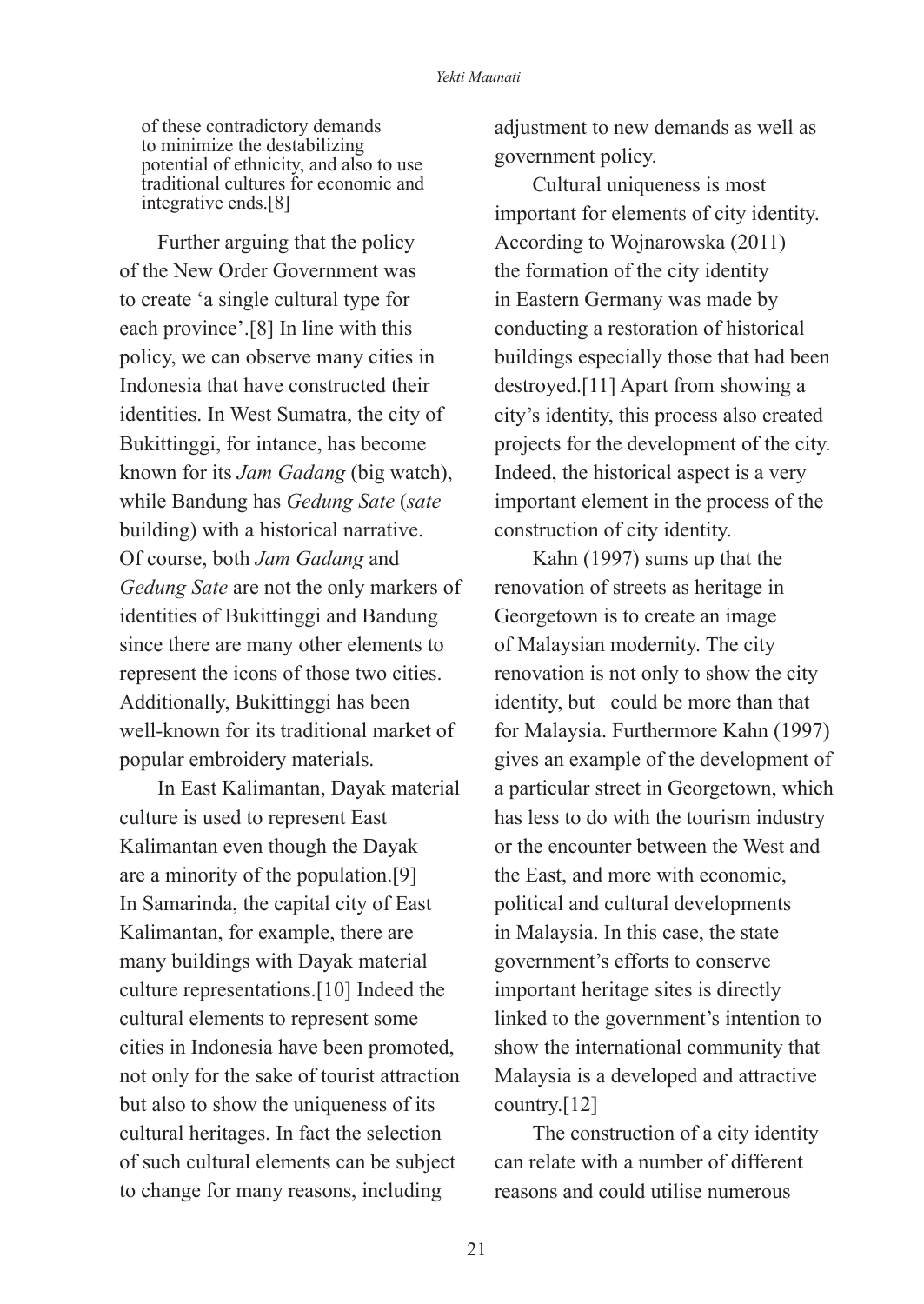cultural elements. Traditional markets have been very important as cultural identities or icons of certain cities. Such traditional markets have their own uniqueneses in terms of architecture, design, products sold and so forth. Indeed, traditional markets have become important aspects of cities' identities.[13] In the Islamic worlds, the architecture of the markets is equally as important as the uniqueness of the market. There may be adjustments in many ways, but these are still showing its uniqueness. Hmod (2017) argues that cities are in need of adjustment to modern life by using architecture and urban heritage for keeping the identity and the uniqueness of the region.[13] He further pinpoints that today having traditional markets has become a source of pride of some Islamic cities in many parts of the world where the contemporary markets have kept their uniqueness as identity while meeting the needs of the community in certain ways.

Hmod (2017: 264) notes that normally in the Islamic cities, the locations of markets are in the heart of the cities near the mosques. The functions of traditional markets are to provide places for people to enjoy, be entertained and have social association so that people usually spend more time there. In terms of architecture, markets are built with certain considerations like climate and cultural and religious elements. Hmod notes 'types of traditional markets: Al Bazaar,

caravanserai, the Qaysariyya'.[13] With the Grand Bazaar in Istanbul an example of a traditional market.

Indeed, the traditional and unique architecture of traditional markets has become the cultural identity of Islamic cities today. The Grand Bazaar in Istanbul is one of the cultural icons in that city. Apart from keeping the heritage of markets' unique architecture, the existence of traditional markets has been important in showing the urban heritage of certain cities. Besides the uniqueness in architecture, traditional markets often have their own exceptionality in terms of goods traded, grouping of types of goods and so forth.

Night bazaars/night markets are also unique to certain cities. Many cities in Mainland Southeast Asia are wellknown for their night bazaars or night markets being the icons of those cities.

## **Handcraft Shops and Night Bazaar in Chiang Mai, Thailand**

In Thailand, traditional markets and night markets/bazaars can be found in many cities, including Bangkok, Chiang Mai, Chiang Rai and Pitsanulok, to mention a few. Indeed, night markets/ bazaars have been the icons of those cities and function to promote tourism as places where visitors can enjoy spending time in the evening for dining as well as shopping or simply for leisure. As the Chiang Mai handcraft shops and Night Bazaar have always been very popular, below I will focus on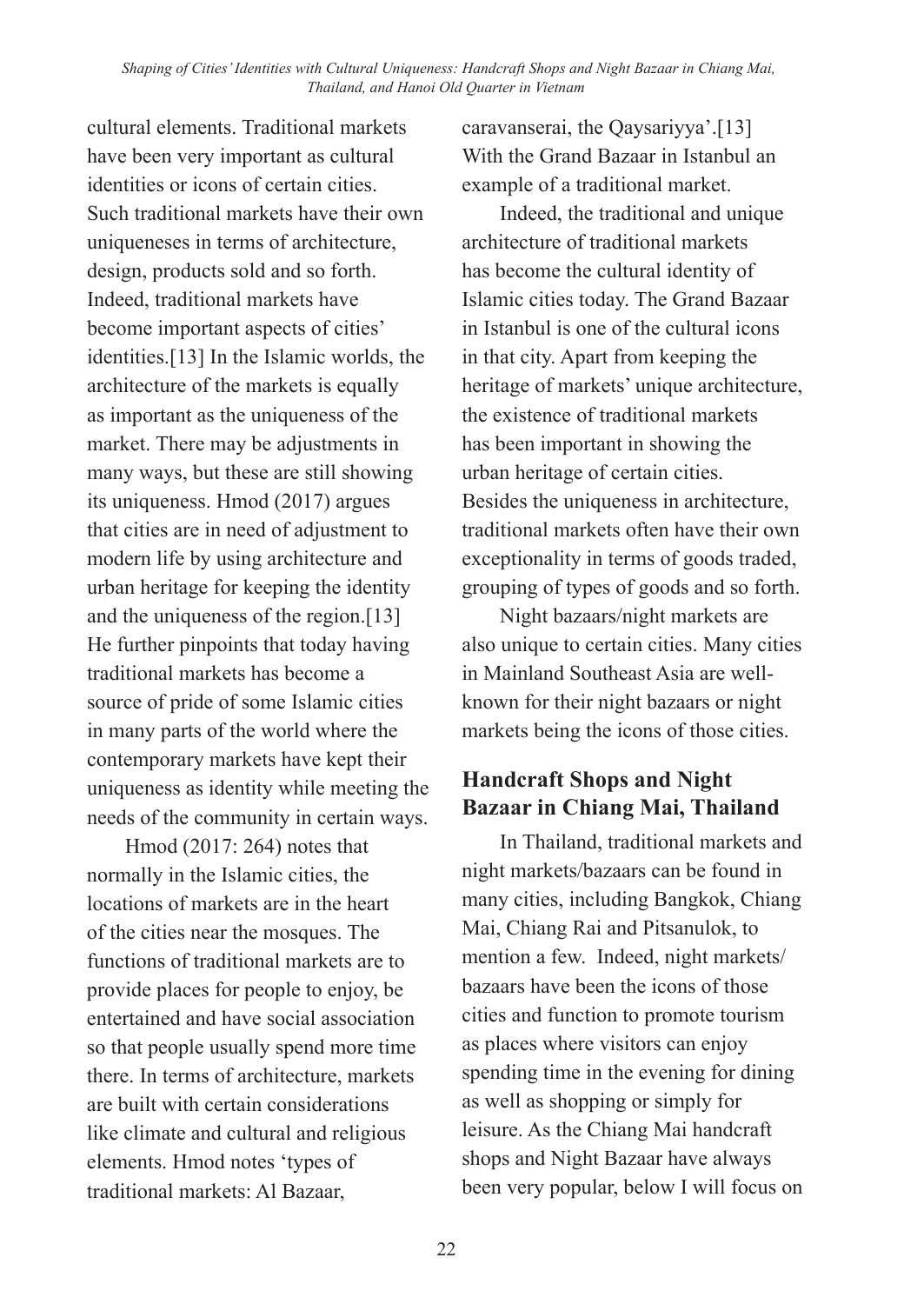those.

Located in Northern Thailand, information about Chiang Mai will produce many interesting places to visit with one, the Night Bazaar a particular icon of the city with everybody who visits Chiang Mai expected to spend time to visit the famous Night Bazaar of Ching Mai.

Maunati (2004) illustrates that Chiang Mai is very popular as a tourist destination in Thailand where there are many tourist attractions. Gazing at minority locations and trekking in the mountains have been parts of the starting points for the promotion of the tourist industry in Chiang Mai and many Khmer temples in the northeast of Thailand are also being promoted. Despite those attractions, however, culture and handcrafts are very important elements for the promotion of tourism in Chiang Mai.[14]

Maunati further notes:

The hill tribes themselves have been promoted for their material cultures, especially in the form of handcrafts used in their ceremonies or feasts. In the Night Bazaar of Chiang Mai, we saw many Akha ladies offering their handcrafts, especially ladies' traditional hats, decorated bags and jewellery (particularly bracelets and necklaces). The ladies wear the highly decorated with metal coins which make the sound '*cring..cring*', traditional hats. Originally, the Akha used silver for the decorations, but today they often use cheaper metals as a replacement for the silver. They walk along the night bazaar offering their handcrafts to visitors. Usually, they touch people who walk in the Night Bazaar or offer the handcrafts to the people having

dinner in the restaurants. They do not enter the restaurants but offer their handcrafts to the people sitting close to the pavements. When I was having dinner in a restaurant at the Night Bazaar, I observed an Akha lady offering her handcrafts to westerners who happened to be sitting near the barrier separating the restaurant from the pavement along which people walk back and forth to browse among the stalls located along the edge of pavements.[14]

I have visited Chiang Mai and especially the Night Bazaar several times since my first visit in 2004, in 2005, 2009, and 2016. Based on my observations, especially in 2016, the Night Bazaar area is larger than in previous years with more traders.

The Night Bazaar of Chiang Mai is indeed one of the important icons of the city of Chiang Mai as can be illustrated by several points. First, if we search for Chiang Mai, we will find the information about the Night Bazaar as one of the main attractions or places of interest to be visited for those who come to Chiang Mai:

Chiang Mai Night Bazaar or just Night Bazaar (Thai: ไนท์บาซาร์, *Nai Basa*) is directly east of the city moat, between it and the Ping River, on Chang Khlan Road, between Tha Phae and Sridonchai Roads. It is known for its handcrafts and portrait paintings. There are also jewellery, toys, clothing, and high tech items such as CDs and DVDs. The market is one of the most popular tourist attractions in Chiang Mai.[1] First owned by Chinese merchants, it grew in size as more commercial buildings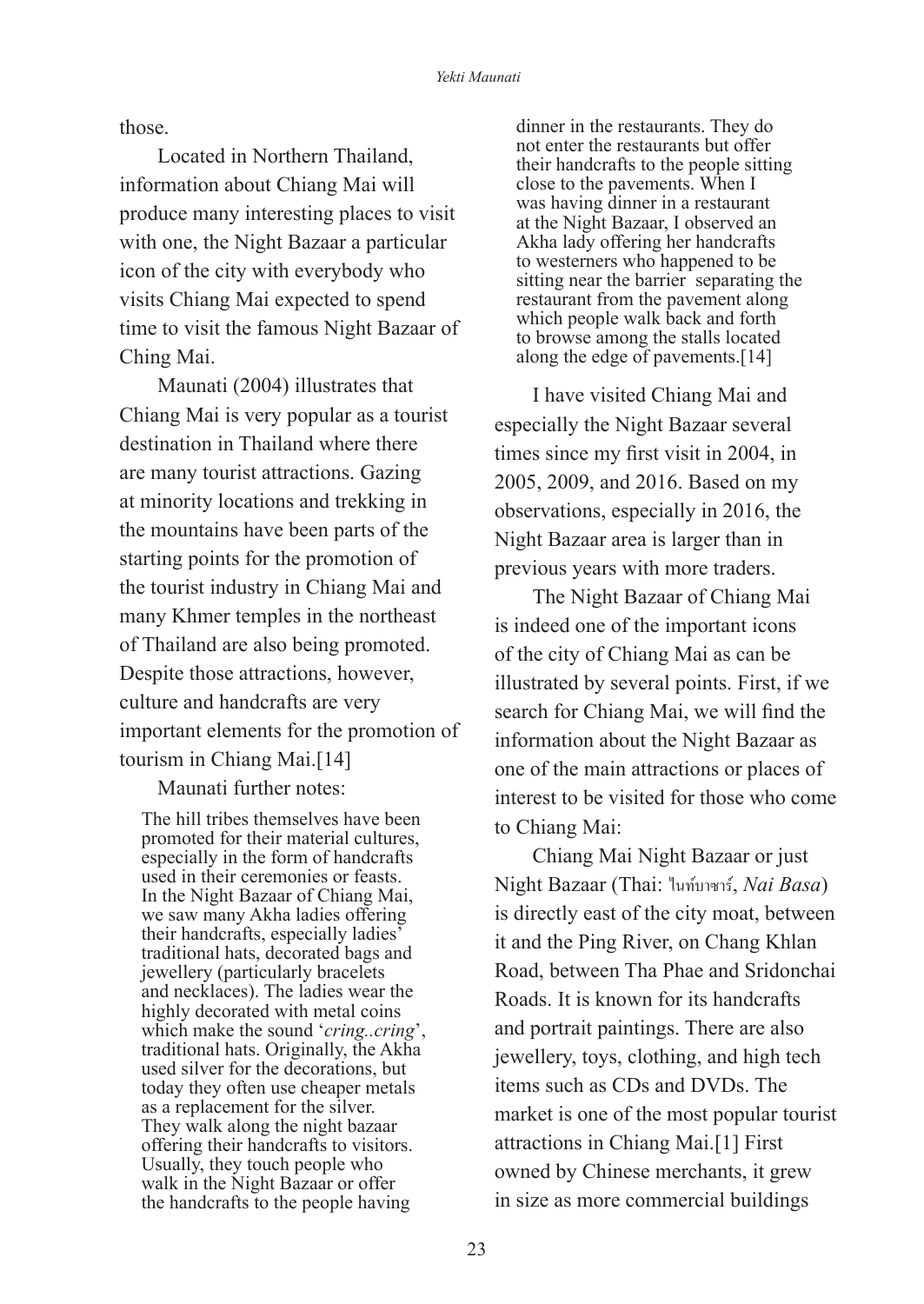were built and now is no longer owned by a single group of people but by many owners, most of whom are Thai.[19]

Indeed, promotion of the Night Bazaar of Chiang Mai can be found in many different forms, especially in online and hardcopy Chiang Mai brochures. The extension of the Night Bazaar can be observed in comparison with previous years. Based on my observations on my last visit in 2016, there were many traders along the main road of the Night Bazaar, either in the form of shops or in the stands along the pavement. There were many food areas as well, where visitors could get different types of foods, ranging from Thai, through Asian, to western food. Apart from food, various handcrafts from different ethnic groups can be found easily. This is not surprising since many minorities live in Northern Thailand where Chiang Mai is located.

During our stay in Chiang Mai , the Night Bazaar was very crowded at around dinner time at 7-8.30 pm. If we visited earlier, like 6 pm, the crowd had not yet arrived. We could enjoy the situation of the Night Bazaar and walk around easily. However, at dinner time the crowd could be observed especially in the food places along the main road though apart from those food places we could also find many restaurants throughout the Night Bazaar area.

Clearly, the Night Bazaar is the icon of Chiang Mai. Acccording to information gathered in Chiang Mai, we were told that visitors will spend time in the Night Bazaar during their visit in Chiang Mai as it is a central destination for Chiang Mai. Often, there is a kind of event/festival held there which adds to the attraction. Of course the Night Bazaar is not the only icon of Chiang Mai and people can also find handcraft shops in the city with one of these shops even located in the main road of the Night Bazaar. When I visited Chiang Mai the first time, this handcraft shop was lively with many visitors buying souvenirs. The shop has several levels and on the ground floor level people could buy T-shirts with different designs like hand made paintings of flowers. Other than these, we could find many handcrafts from minority people, like the *Hmong*, *Akha* and so forth. On the first level we could find handcrafts like pottery or painted pots and different precious stones in the forms of different types of jewellery like rings, earrings, pendants, could also be found there; from the cheap to expensive ones. However, when I visited Chiang Mai in 2016, along the main road there were more traders but the traditional shops were rather quiet with few customers. Indeed, there has been a change with along the main road there being many impermanent shops with various goods, including T-shirts, plastic stones and so forth.

Basically, night markets or night bazaars are very common in the cities of Thailand like Bangkok, Chiang Mai,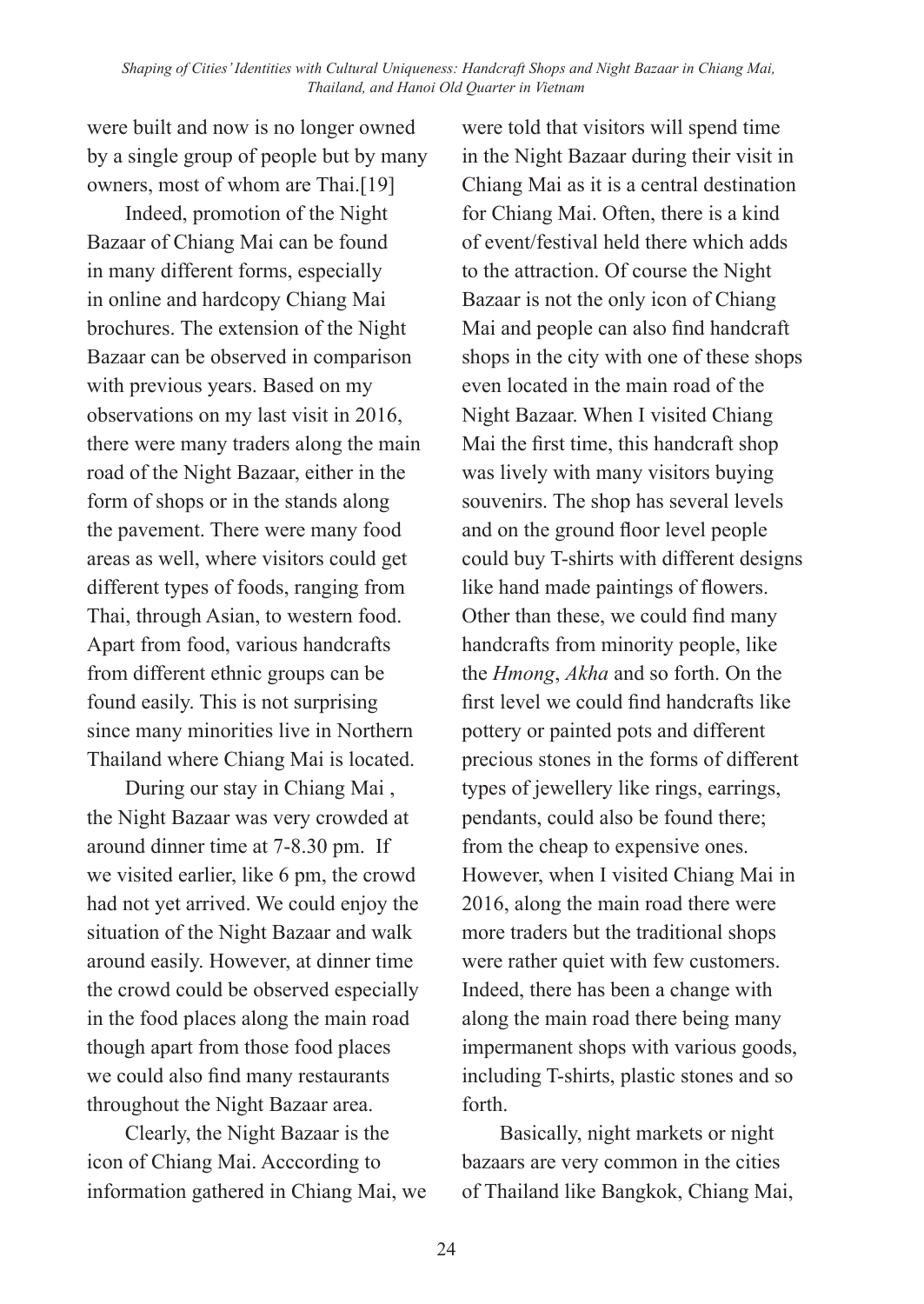Phayo and Pitsanulok. Nevertheless, the Chiang Mai Night Bazaar is one of the most popular and one of the markers of Chiang Mai identity.

## **Hanoi Old Quarter and Its Surroundings**

Hanoi has many cultural icons, including the Temple of Literature, the Museum of Ethnology, theatre building, the silk village and handcraft shops surrounding Lake Hoan Kiem within the area of the Hanoi Old Quarter. In this part I will focus on the Hanoi Old Quarter and its surroundings since this is a unique and well-known area exclusive to Hanoi, subject to many promotions from different sources both online or in hard copies of brochures. For example, for online promotion there is '20 must-visit attractions In Hanoi, Vietnam', apart from the Imperial Citadel of Thang Long, the Thang Long Water Puppet Theatre, the Dong Xuan Market, the Hanoi Opera House, the Temple of Literature, the Museum of Ethnology, One Pillar Pagoda, the West Lake, the Ho Chi Minh Museum, the Vietnam Military Museum, the Long Bien Bridge, the Hanoi Old Quarter and Hoan Kiem Lake have been promoted as Hanoi tourist destinations.[20]

For further illustration, the Hoan Kiem Lake is described as follows:

Hoan Kiem Lake (Turtle Lake) is a popular hangout spot for locals and foreigners. On an island in the centre lies Ngoc Son Temple, linked by a graceful red bridge. It serves as a fabulous background for photos,

and if you're lucky you might catch couples doing their engagement photo shoots here too.[20]

While the Hanoi Old Quarter is given this description:

The Hanoi Old Quarter is a lively area where travellers can enjoy many fine examples of colonial architecture packed along narrow streets. This is the city's ultimate shopping spot, and is full of cafés and restaurants to indulge in some delicious Vietnamese cuisine.[21]

Another source promotes the Hanoi Old Quarter with a more detailed illustration of the area:

For many visitors to Vietnam's capital, the major attraction is strolling the streets of the city's ancient core. This labyrinthine quarter of narrow alleys is the commercial heartbeat of town and has a history that stretches back 1,000 years. …If you look up while you're wandering, the area has plenty of vernacular shophouse architecture, where merchants would traditionally live above their shops in very long but narrow two-storey dwellings, squeezed together on the alleyway rows. The backstreets here are a great opportunity to soak up the buzz of Hanoi street life. As well as there being plenty of street food on offer and lots of pavement vendors selling fruits and vegetables, there are also stalls selling traditional medicines and Buddhist religious trappings. A relic of French Colonial rule, right in the heart of the old town quarter, St. Joseph's Cathedral (Nha Tho Street) was built in 1886 and is a fine example of neo-Gothic architectural style.[15]

On top of these promotions for tourism purposes, some studies on the Hanoi Old Quarter have been made by scholars. For example, Waibel (2004) who focuses on 'The Ancient Quarter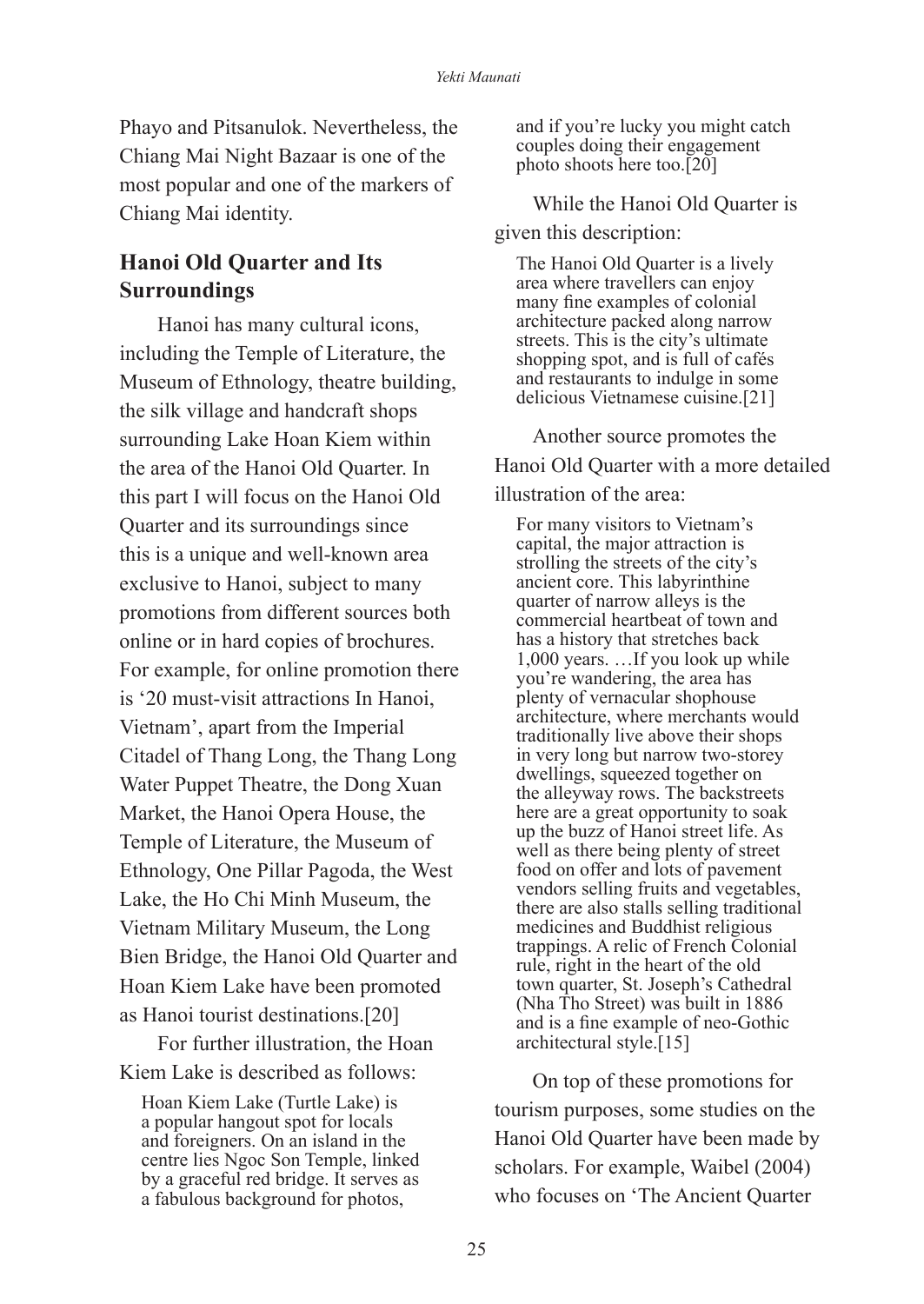of Hanoi – A Reflection of Urban Transition Processes' in (2004:31) and notes that Vietnam's oldest market, retail and trade, is in the Hanoi Ancient Quarter . Citing from Templer (1998: 229) and Boudarel and Ky (2002), he says:

It is the heart and soul of the city, a prized legacy of Hanoi's past as well as unique part of the Vietnamese urban identity and national mythology. $[16]$ 

Waibel (2004) explains the history of the Hanoi Ancient Quarter and the issues faced by those traders and entrepreneurs in the area, from time to time with different powers involved. The preservation of the area has been done with certain challenges at different times and under different powers. Meanwhile, the establishment of mini hotels has been part of the transformation now seen. In 1988, houses were also being used as outlets for trading. The price of land was very high. After the Doi Moi policy which saw the opening up of the economy and impacted on the growing of businesses with restaurants and public consumption growing as well.

Another scholar who studies the Ancient Quarter of Hanoi, Turner, (2009) focuses on 'Hanoi's Ancient Quarter Traders: Resilient Livelihoods in a Rapidly Transforming City' and attempts to understand the impact of historical, political and economic policies as well as economic reform for traders in the Hanoi Old/Ancient

Quarter. Traders and entrepreneurs have been there since the  $13<sup>th</sup>$  century experiencing French rulers as well as the First and the Second Indochina Wars. Facing many hard times, traders have found various strategies to survive. [17] We can see now that the Hanoi Old Quarter continues to be the place for traders and entrepreneurs to do their businesses. Indeed, the Hanoi Old Quarter has its unique history and continues to be the icon of Hanoi.

Based on my observations, the Hanoi Old Quarter and its surroundings, especially the Hoan Kiem Lake have become an important identity of Hanoi. If you take a tour to Hanoi, you will visit this area to find some souvenirs and to enjoy the unique situation. In a tour with an Indonesian tour agency in 2018, apart from Ho Chi Minh City and Halong Bay, we visited Hanoi and stayed at a Mini Hotel in the Hanoi Old Quarter. The hotel is very near the night market in this area and at night we could hear music from opposite the hotel. In our free time we wandered around the Hanoi Old Quarter: along the Hang Gai, Cau Go, Dinh Tin Hoang streets where we found many handcraft shops, restaurants and cafés. This area is near the Hoan Kiem Lake and a place for people to enjoy their shopping, eating and viewing of the lake. From my observations, this area is always crowded with many people: local and international visitors. When we visited this area, we could buy Vietnamese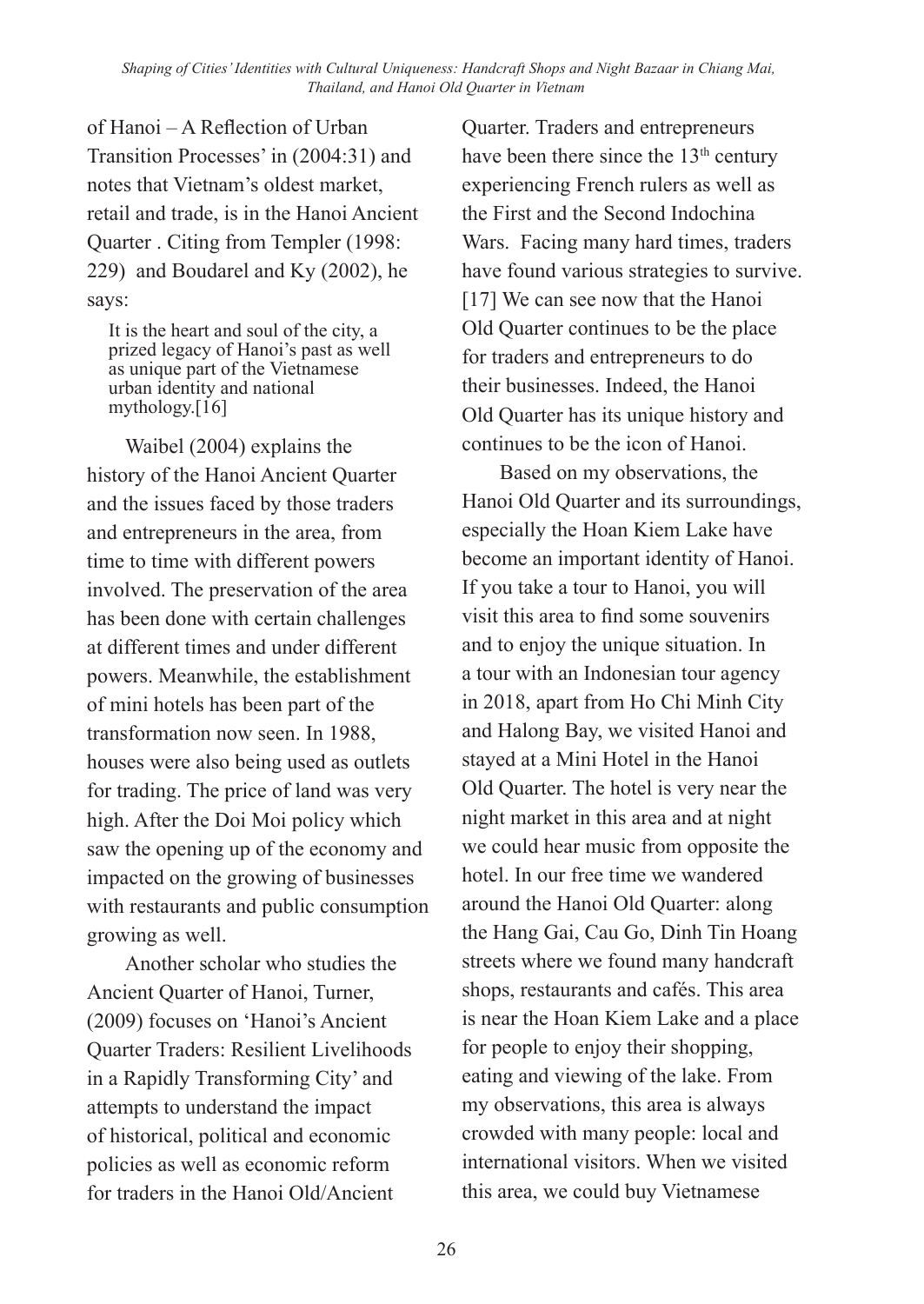souvenirs like silk scarves, silk table cloths, different types of wall paintings on different surfaces, like bamboo and textiles (including silk) and Vietnamese women's and men's clothes. If we walked along this area, like along the Hang Gai Street, we found different shops selling silk scarves of different qualities and prices, from only 100 VND (Vietnamese Dong), as well as certain shops that sell silk scarves of very fine quality priced at thousands of VND. Indeed, there is choice for people to buy Vietnamese silk as Hanoi and Vietnam in general, are famous for silk. Meanwhile, for affordable souvenirs, people could buy scarves for around 100-120 VND in many souvenir shops along Hang Gai Street. In Dinh Tin Hoang Street, there are restaurants, especially in the corner building where people can enjoy dinner on the upper levels of the building. People can view Hoan Kiem Lake at night which is very beautiful with colourful lighting. Apart from Vietnamese restaurants, there is a Thai Restaurant which is very well-known too, providing Thai cuisine, like gaeng keow wan gai (Thai green chicken curry), Pad Thai (Thai style stir – fried noodles), tom yum goong (hot and sour soup with shrimp), khoo Pad (Thai style fried rice) and so forth. On the ground floor level, there is a minimarket that provides various Vietnamese coffees and Vietnamese snacks. In front of this minimarket there is a money changer. One brand of the

well-known Vietnamese coffee has five levels, from number 1 until 5 that differentiates the level of strength of the coffee. Basically, in this area, visitors can find many things: souvenir shops, restaurants, a minimarket and so forth.

The last time in the same year, 2018, when I visited Hanoi with the fieldwork Team, on Saturday night, I could hear music and see people dancing on the shore of the lake, in the Dinh Tin Hoang Street, a wide area in front of the corner building with its many restaurants. I have visited Hanoi and this area a few times, but it was only in 2018 that the music and dance together were performed there; on previous visits, I did not observe this event. People spend their weekends in this area, both tourists and local people. The Lake is surrounded by a beautiful garden with a lot of different flowers especially during Spring when there is a flower festival when visitors can see the showcase of blossoms.



Fig. 1. Flower festival (Author's personal collection)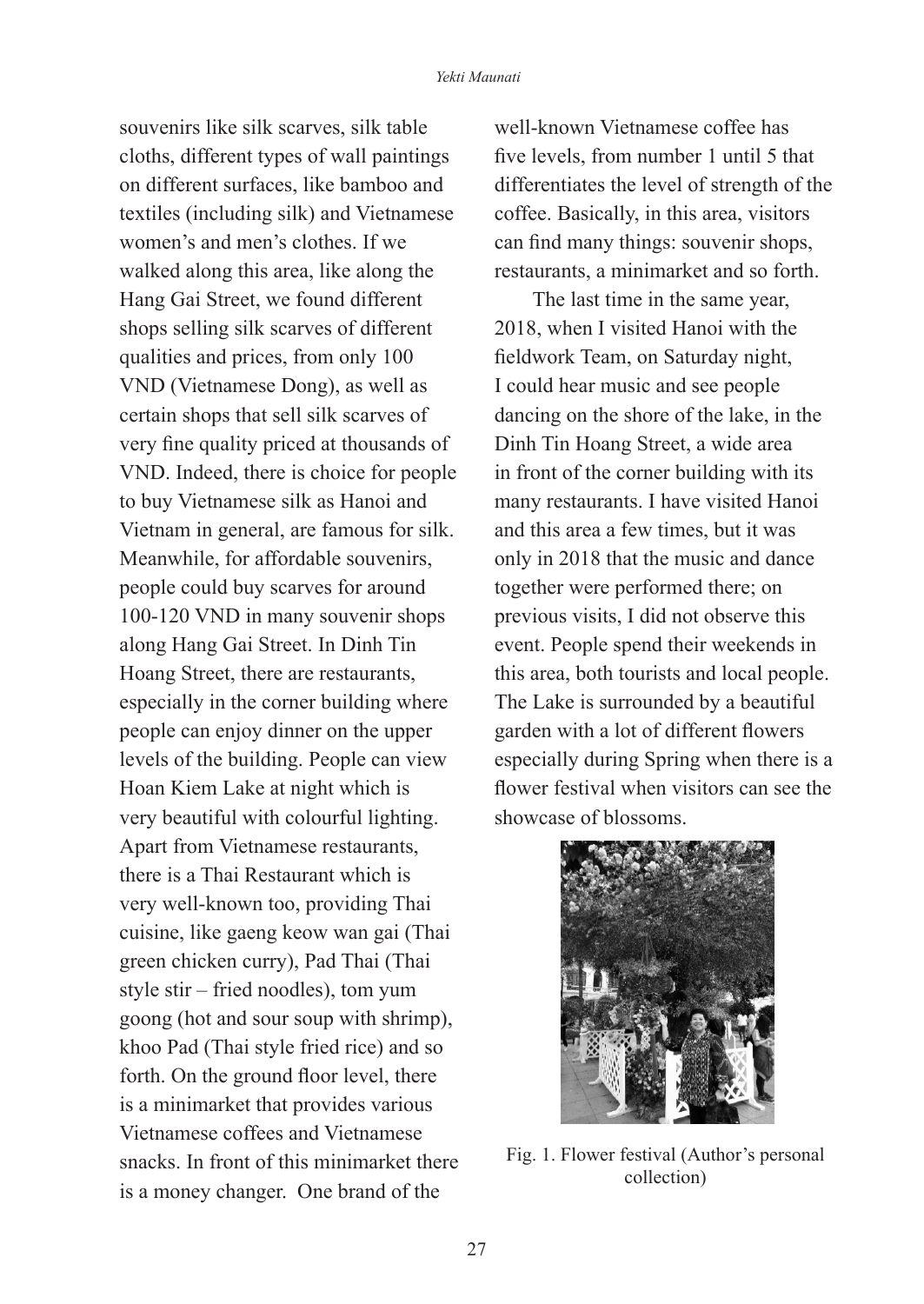

Fig. 2. Garden surrounding Hoan Kiem Lake (Author's personal collection)

From an old coffee shop in this area visitors can enjoy the view of Hoan Kiem Lake while drinking authentic coffee. When we visited it was packed with people and at first we could not find seats. After a while we did get a table in the corner and from the veranda could see the Lake. As the coffee shop is located on the second floor of a multistorey building, to reach it we had to climb a narrow stair case at the back. According to our translator, this coffee shop has been there for a long time and amongst the local people it is believed to serve the most authentic Vietnamese coffee. This was the first time I visited this old coffee shop as previously I had never heard about it until our translator, who is a local Vietnamese, told us. The taste of the Vietnamese coffee is very strong (see photo 3).

There are also night markets along Hang Dao, Hoan Kiem, where visitors can find many things: various handcrafts like those made of silk, food, shoes, clothing and so on. In the night market, the traders put up merchandise tents on



Fig. 3. Old Coffee Shop (Author's personal collection)

the street. The permanent shops along the street are opened at night as well so the visitors can shop both from the street traders and the permanent shops.

Apart from the night market, there are many handcraft shops along the streets, Hang Gai, Cau Go, Hang Thung, etc, in the Hanoi area. Visitors can walk along those streets to find handcrafts, ranging from silk table cloths to silk chair cushions, silk scarves, wooden cups, wall paintings and so forth. As I mentioned previously, there are many shops that sell more expensive things of high quality. Basically, visitors can purchase similar things of different qualities and prices, depending on their choice. Visitors can also bargain in both the permanent shops as well as with night market street traders.

Apart from these, in the wider area of the Hanoi Old Quarter visitors can also seek different restaurants, cafés, mini hotels and a variety of shops. When our team stayed in this area, we could see that every night it was visited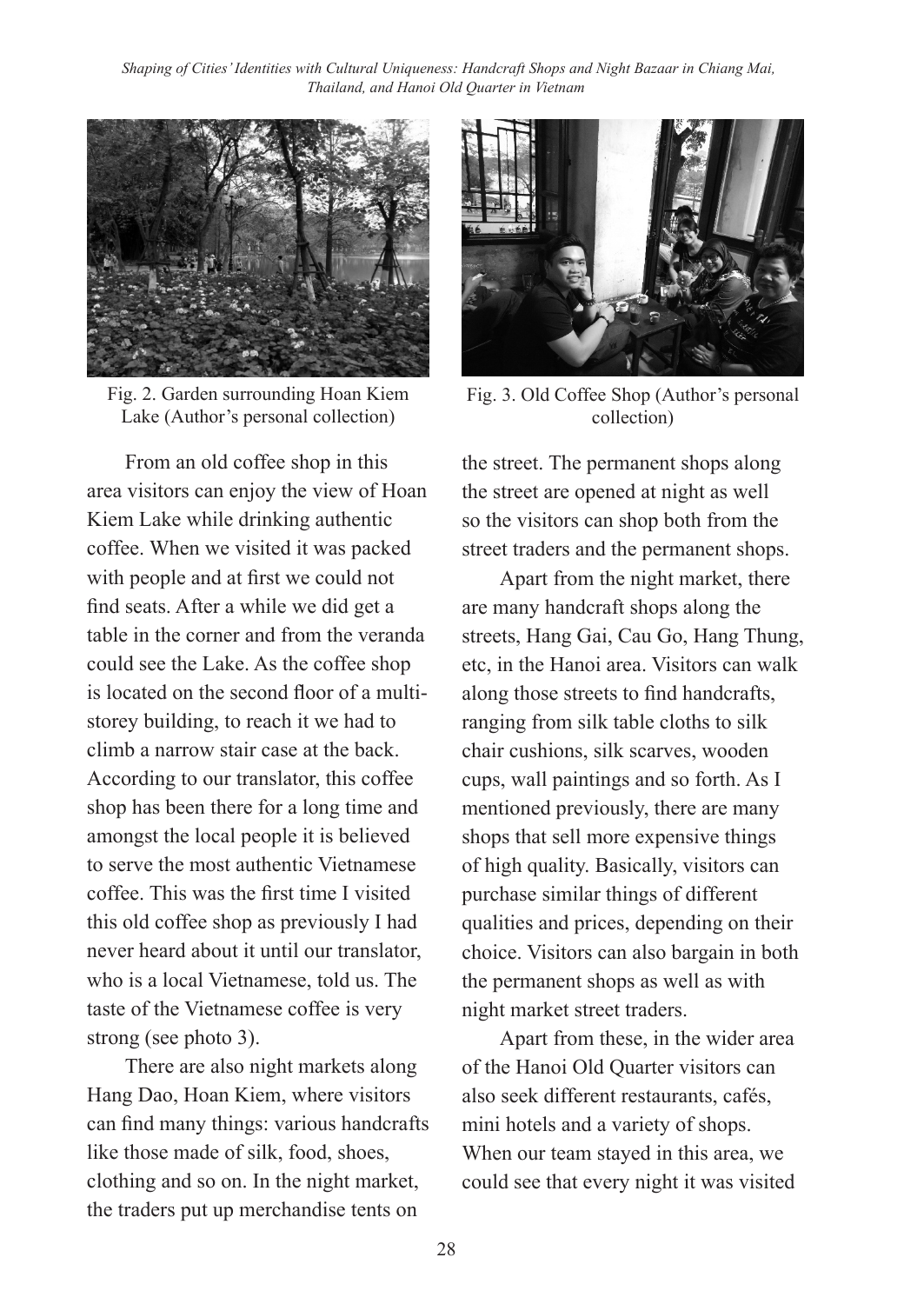by many people enjoying the very popular Vietnamese coffee in the many coffee shops, including fancy ones.

Indeed, in this area, we could observe many small open-air coffee places, on the pavements where petty hawkers sell various foods, fruit and handcrafts in many locations. A small, low table for coffee and low chairs on the pavements are a special tradition in Hanoi. The growth of the 'pavement economy' has happened where small traders sell food and drink on pavements.[16],[18] Waibel notes that the development of the pavement economy has become well known in this area which has been in line with the fast growth of retail shops and street hawkers who sell many goods, some commuting from other suburbs. I could observe this pavement economy in this area. The first time, in 2006 when I was staying in a mini hotel in the Hanoi Old Quarter, to do research on tourism, in the morning I always saw, surrounding the hotel, unique petty hawkers, selling Vietnamese coffee, fried snacks, noodle soups and so forth on the pavement. In the morning, while having coffee, customers talked to the traders. This could be observed on many pavements around the narrow streets of the Hanoi Old Quarter. Low, tiny chairs and low coffee tables were provided for customers to sit and enjoy the coffee, food and talk. This model is truly uniquely Vietnamese. Of course, we can find a pavement economy in

many places in different countries and coffee traders as well, but the model is different. In Yogyakarta there is a lesehan, where food traders sell their food on pavements in the evenings, by putting down mats for customers to sit on while eating. When I stayed in the area of the Hanoi Old Quarter again in 2017, I saw the pavement economy was still in existence where people could drink and eat as the petty hawkers sold their food and drink on the pavement. Even in narrow alleys I could observe petty hawkers selling coffee and food, like fried bananas, pork and chicken sausages on the overhang of hotels or shops or other buildings. Basically, petty hawkers were not only selling their food or drink on the pavements, but also in the overhang of buildings in the narrow alleys where cars could not pass by; only motorbikes or pedestrians. On other visits in 2018, a similar pattern of pavement economy was still growing in the Hanoi Old Quarter. From the window of a mini hotel, we could observe people having coffee served on the pavement by petty hawkers; laughing and chatting while having coffee.

The Hanoi Old Quarter is unique and has a special place in history. It is indeed an identity of Hanoi that has been promoted widely and continues to be preserved as a unique and historical place. Additionally, it has more attractions from time to time, including flower festivals and dancing places, for

29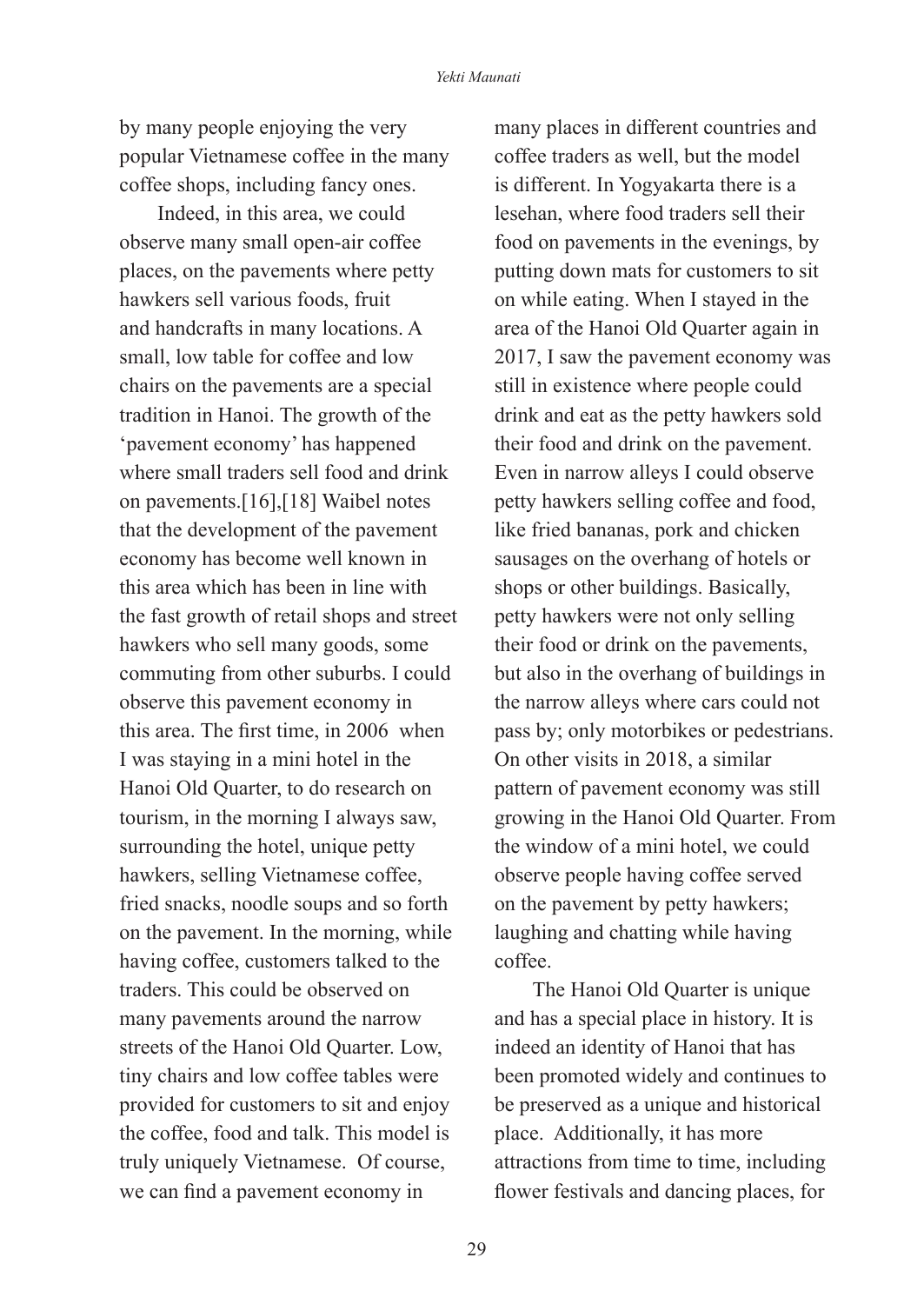example, which are clearly contributing to the construction of the unique cultural identity of Hanoi.

### **Conclusion**

City identity is a construction and the markers of identity can be selected from different elements, including cultural, historical, environmental and natural ones. The markers of identity are subject to change and rely on certain contexts and situations. Historical and cultural elements have been very important points for the process of construction of a city identity.

Both Chiang Mai and Hanoi have their cultural and historical uniqueness, deriving from cultural and historical heritages that have constructed the cities' identities. The Night Bazaar as well as handcraft shops/markets have

become very important markers of Chiang Mai identity. This identity has been continuously promoted along with the promotion of tourism in Chiang Mai either online or in hard copy brochures. The Hanoi Old Quarter has similarly been widely promoted for the sake of tourism. Construction of identities or icons of those cities seems to have a close relation with the promotion of tourist attractions.

Apart from the promotion for tourism, today, creating pride for their city and giving a soul to it have been very important processes in the construction of both Chiang Mai and Hanoi cultural icons/identities. The holding of many cultural events in those two areas has contributed to the existence and strengtening of the cultural identity of the cities.[]

## **References**

- [1] Hall, Stuart. 1992. The Question of Cultural Identity. In Stuart Hall, David Held, and Tony McGrew (eds.), *Modernity and Its Future*. Cambridge: Polity Press in association with Open University.
- [2] Eriksen, Thomas Hylland. 1993. *Ethnicity & Nationalism: Anthropological Perspectives*. London and Boulder, Colorado: Pluto Press
- [3] Kahn, Joel S. 1995. *Culture, Multiculture, Postculture*. London, Thousand Oaks and New Delhi: SAGE Publications
- [4] Picard, Michel. 1997. Cultural Tourism, Nation-Building, and Regional Culture: The Making of a Balinese Identity. In Michel Picard & Robert E. Wood (eds.), *Tourism, Ethnicity, and the State in Asian and Pacific Societies*. Honolulu: University of Hawai'i Press.
- [5] Wood, Robert E. 1998. Touristic ethnicity: a brief itinerary*. Ethnic and Racial Studies*. March, 21 (2): 218-241.
- [6] Wen, Xiaojing and White, Paul. 2020. "The Role of Landscape Art in Cultural and National Identity: Chinese and European Comparisons". Sustainability 2020, 12, 5472,